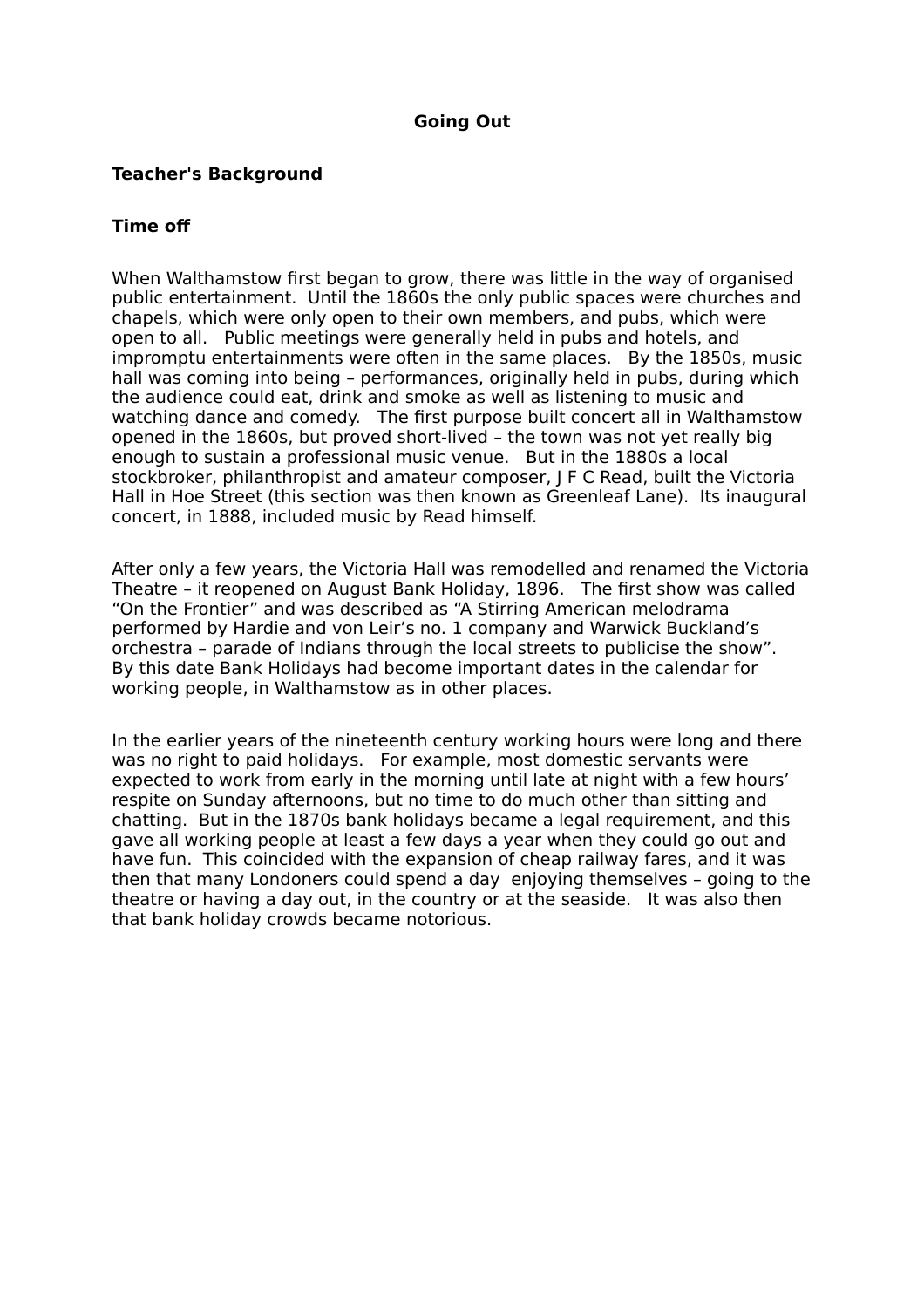# **Theatre**

The Victoria was Walthamstow's first theatre, but it did not long remain the only one. Only a few hundred yards away, the Palace opened in 1903, and was to operate until 1960. It was Walthamstow's dedicated music hall, and flourished for as long as this very specific form of entertainment remained popular. The Palace hosted a different variety bill every week. The acts included an assortment of music, from the romantic to the comical, jugglers, contortionists, comedians and acrobats. Admission varied from 2s 6d for what were termed "fauteuils" – comfortable, padded seats in the front rows – to 3d for a place on a wooden bench up in the "gods".

## **Cinema**

The Victoria Hall was used for film shows almost as soon as cinema was invented. And within a few years there was a purpose built cinema, the Carlton, in the High Street. It was soon joined by others, including the St James Electric and the Queen's Cinema at 324 Hoe Street. And by the early years of the twentieth century cinema-going was hugely popular. It was also relatively cheap – in 1914 the Carlton was charging between 3d and one shilling for a seat, so many people could afford to attend often. Films were shown only for a few days, and it was common to go to see every film.

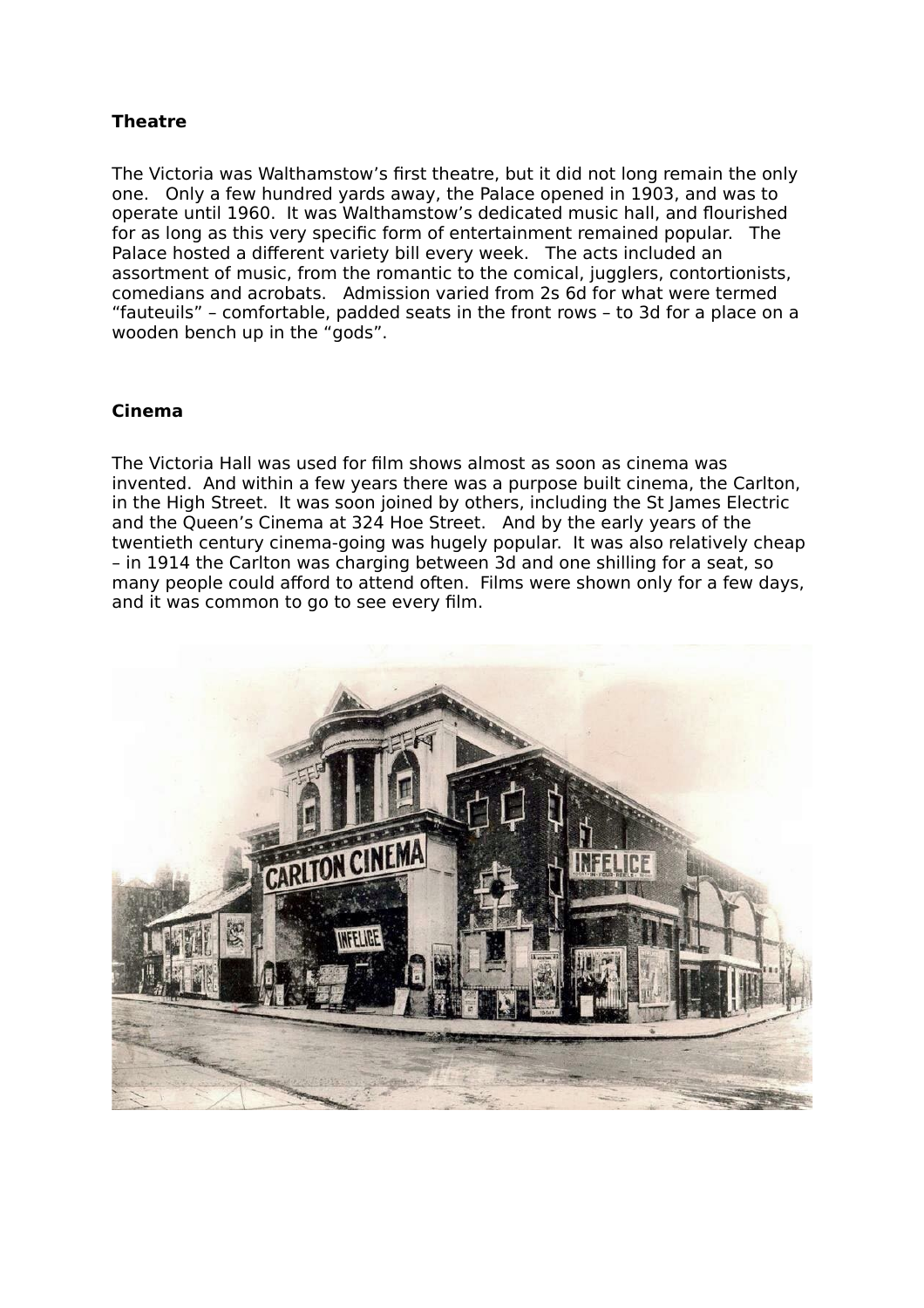#### **Down the Road**

For anyone without the time, money or inclination to go further afield, there was plenty of entertainment close to home. In Walthamstow High Street, the market offered street food and drink and music. Impromptu bands often played in waste ground by the side of the road. In the 1890s, a circus often visited, setting up on a site off Markhouse Road, and a dancing bear was led through the town centre to publicise the show.

It was accepted that children would play in the streets around their homes. In the early 1900s. Arthur Spencer remembered impromptu sliding on the ice in patches of waste ground near his home in Longfellow Road, helping the coal man to carry sacks in return for half pence, and lying in wait on a hot day for the cart that delivered fish to the shop in Queen's Road so that he and his friend could snatch up the ice that was dropped – the nearest they usually got to ice cream. When they had the money, they would go to one of the High Street cinemas on a Saturday. In a very good week, they could manage an additional 2d for sweets from one of the market stalls.



#### **The Hollow Ponds**

A century ago, as now, the ponds were a favoured destination for anyone wanting a couple of hours off. Picnics, fishing, courting and general hanging out happened in summer. And in cold winters, Walthamstow people went there to skate. With the cold weather there appeared vendors of chestnuts and hot drinks, and hirers of ice skates. Children went there in all weathers – those who could, went by bike.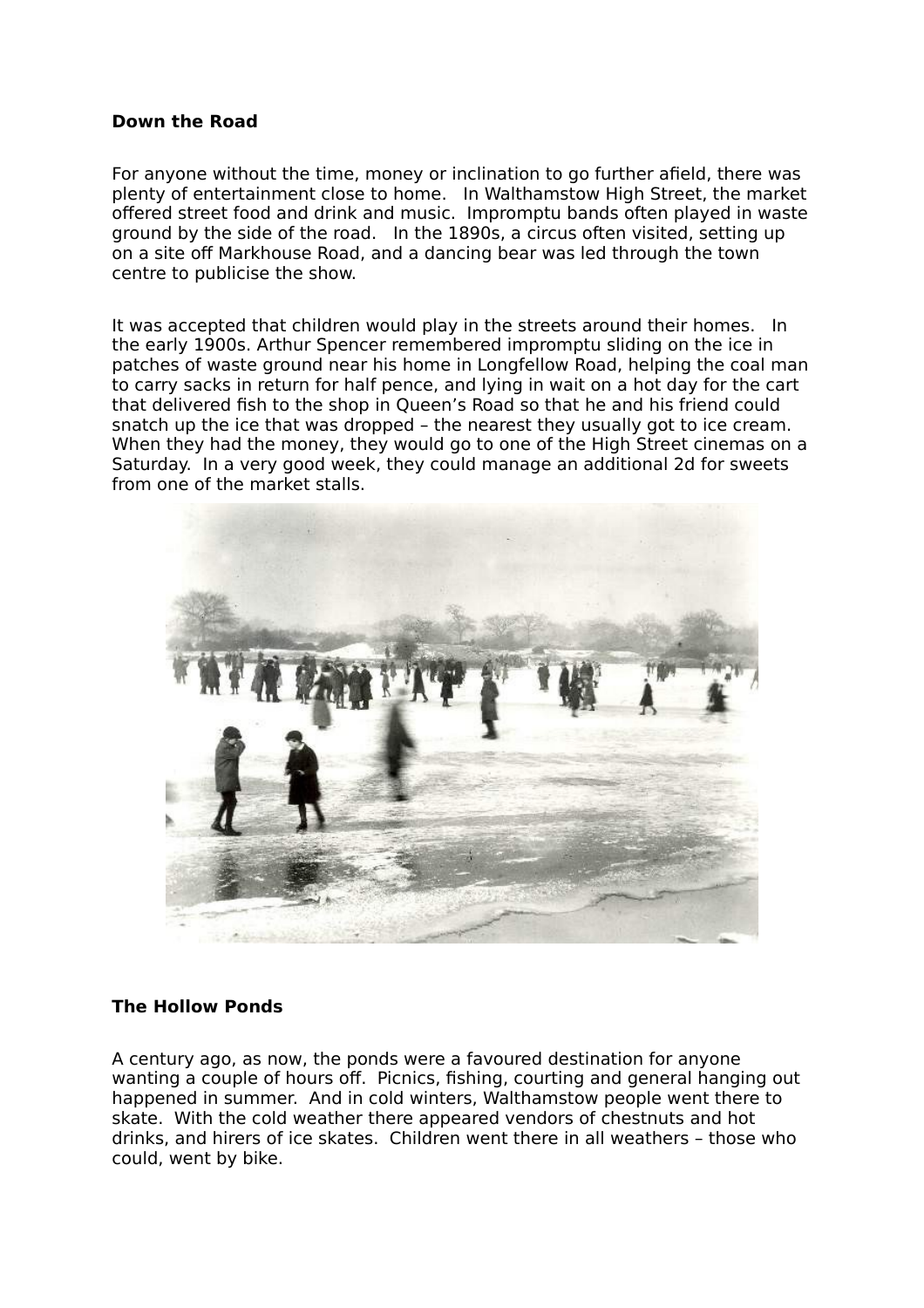### **The Seaside**

After railway travel became cheaper in the 1870s, trips to the seaside became possible for a wider range of people. So`me limited themselves to bank holiday days out; others began to take weeks, or even months, by the sea. Churches, chapels, clubs and Sunday schools organised annual days out for their members, and charities were set up to provide "treats" for the children of what were regarded as the "deserving" poor and for those with disabilities.

In Walthamstow, visits to easily reachable destinations on the Essex and Kent coast were popular. The local papers and "Kelly's Directory" were full of advertisements for places to stay, places to eat, cheap train tickets and things to do in resorts such as Southend, Clacton on Sea, Margate, Ramsgate and Broadstairs. The attractions of the late Victorian seaside included the pier in all its glory – the one at Clacton opened in 1871, and proved so popular it was lengthened in the 1890s. Sea bathing was extremely popular, and beaches also offered donkey rides, Punch and Judy shows and the chance to be photographed with an assortment of exotic animals. In the beach side cafes there was fast food from fish and chips and whelks to ice cream, candy floss and sarsaparilla (a tonic drink, then very popular). And there were pubs and off licenses offering alcoholic drinks.

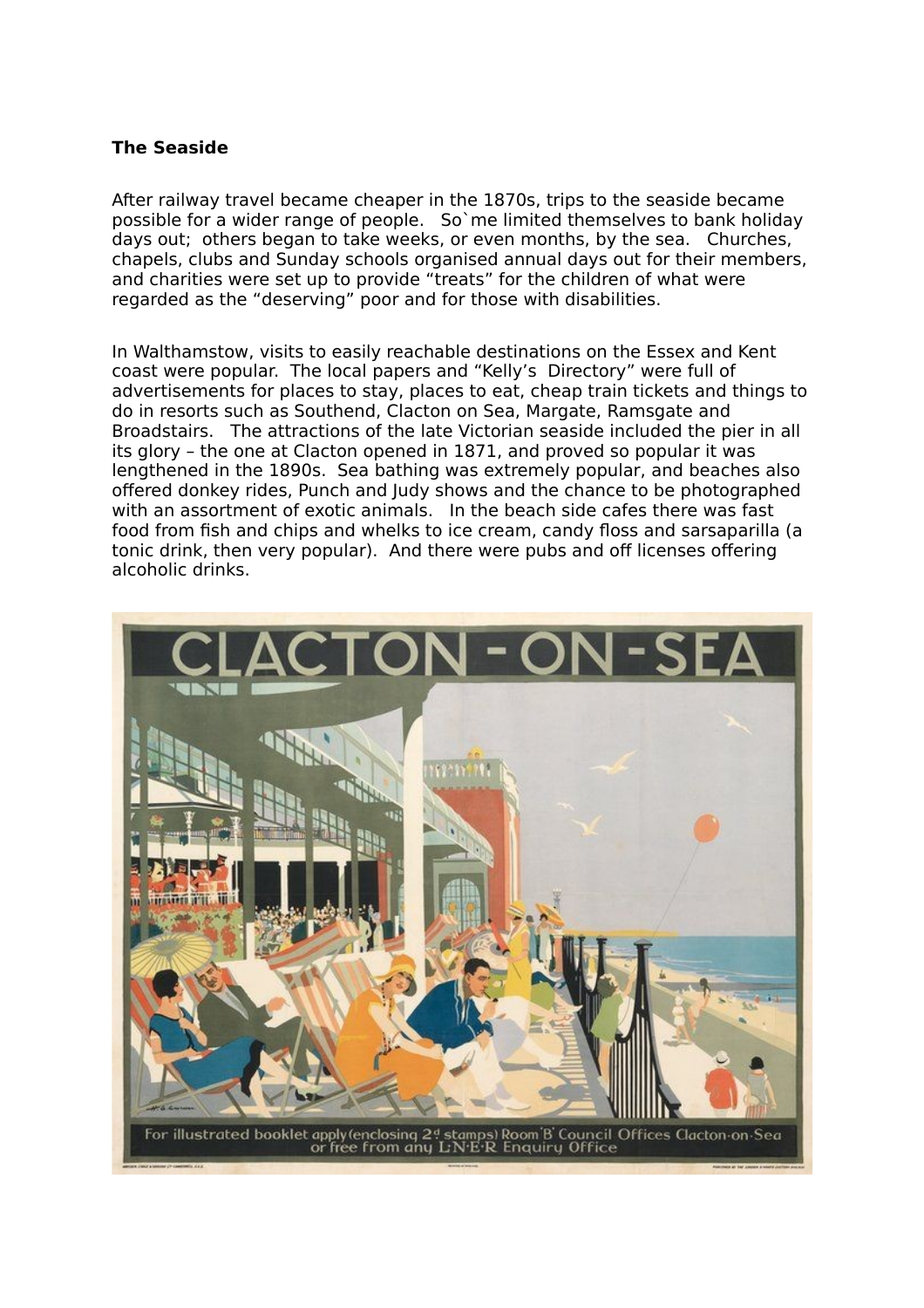In the bigger resorts, there were summer theatres – at Clacton, a group of actors and musicians set up the London Concert Company in 1894. This occupied an open space just outside the town; thousands of visitors walked up the muddy, unmade roads, paying 2d each to sit on planks in the open and watch scenes from plays and listen to music. After a few years the company had made enough money to build a semi permanent marquee so performers and audiences had some shelter and shows could continue on pouring wet days. For many years the theatre's founder commuted daily to his job running an oyster restaurant in London, returning to Clacton each evening in time to go on in the current s